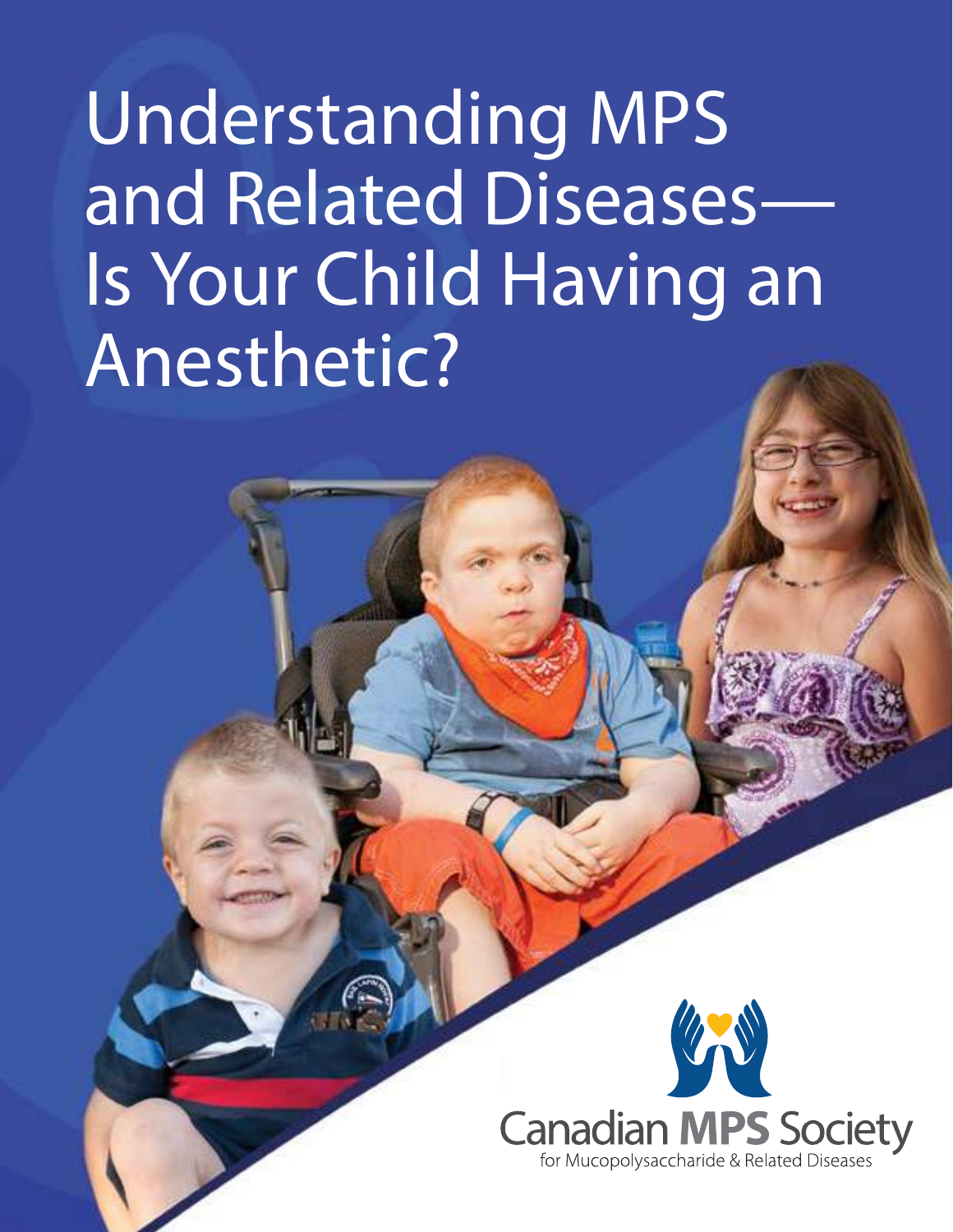Founded in 1984, The Canadian Society for Mucopolysaccharide and Related Diseases Inc. (The Canadian MPS Society) is committed to providing support to individuals and families affected with MPS and related diseases, educating medical professionals and the general public about MPS, and raising funds for research so that one day there will be cures for all types of MPS and related diseases.

## Table of **Contents**

**Introduction Overview** What is anesthesia What is different for Potential riska and c What can be done to The importance of the What does the overal **Conclusion** 

|                              | 4              |  |
|------------------------------|----------------|--|
|                              | 5              |  |
|                              | 5              |  |
| <b>Individuals with MPS?</b> | $\overline{7}$ |  |
| omplications                 | 8              |  |
| reduce the risks?            | 9              |  |
| e facility                   | 10             |  |
| Ill process involve?         | 12             |  |
|                              | 14             |  |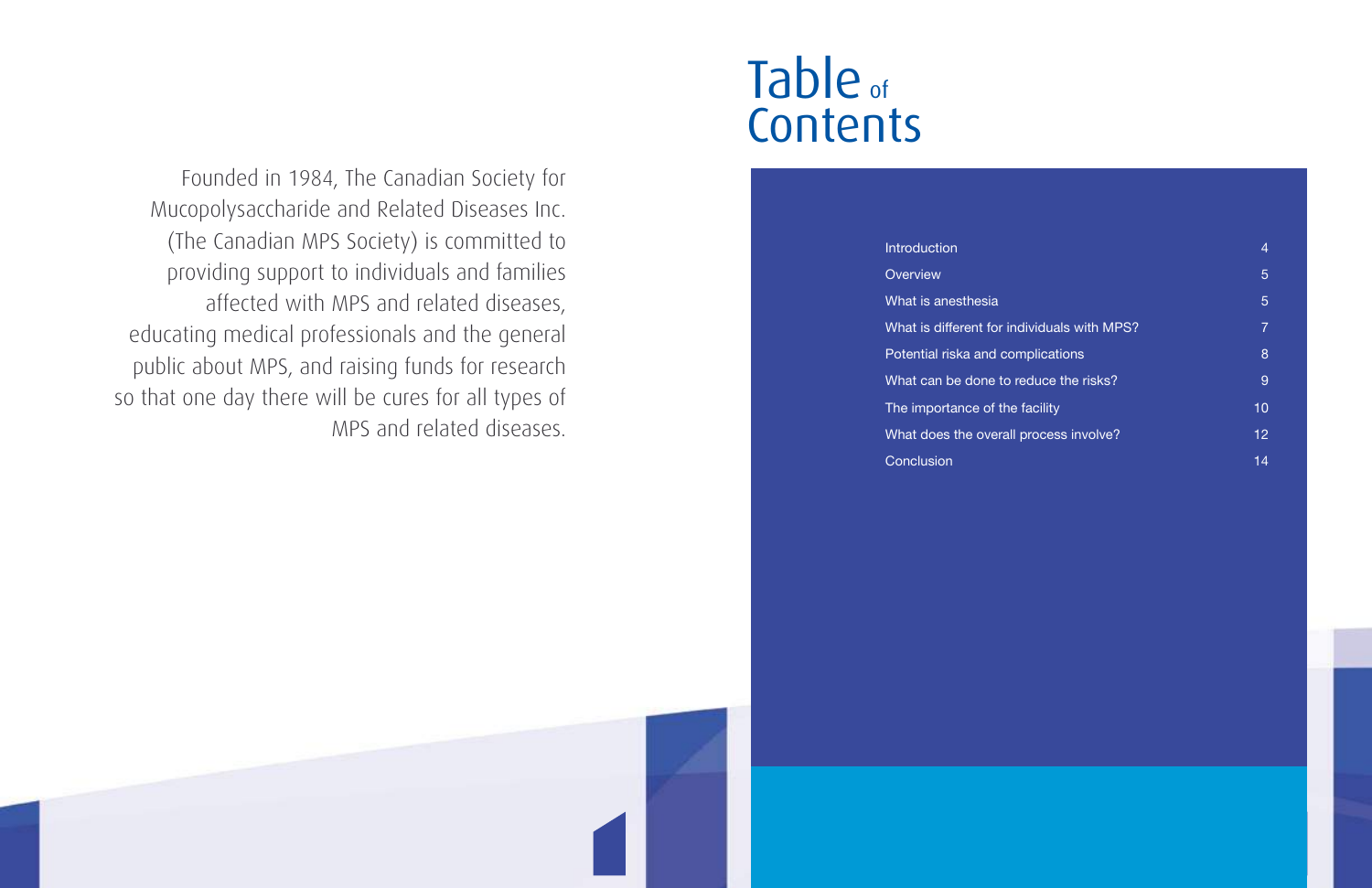## Introduction

An anesthetic may be required to safely perform various treatments and surgical procedures offered to manage the symptoms of MPS and related diseases. If your child is scheduled for a treatment or procedure and will be having an anesthetic, you may be wondering what happens. This booklet gives an overview of what anesthesia is, and addresses the potential problems relevant to individuals with MPS who receive anesthesia. It explains what can be done to reduce the risks of anesthesia and concludes by highlighting what happens on any routine operating day.

Parents are essential members of the team caring for their child, particularly when that child has a disability. The information provided will help you to make informed decisions about anesthesia, and assist both you and the individual having surgery in preparing for the anesthetic experience.



- Mechanical help is required to breathe. To assure safe oxygen levels while the individual is unconscious under general anesthesia, the airway leading from the mouth or nose to the lungs needs to be kept open. The typical way to manage this is to pass a breathing tube, known as an endotracheal tube, through the mouth into the larynx (voice box) and trachea (airway to the lungs).
- The endotracheal tube remains in place during the procedure, but it is usually removed at the end of the procedure as the individual awakens.

#### General anesthesia

- IV medications and inhaled anesthesia gases are used to "put the patient to sleep" before surgery begins.
- The entire body is numb and experiences no pain.
- The individual remains unconscious and unable to move for the duration of the medical treatment.



This booklet will focus on the procedures involved with general anesthesia. Certain aspects of local anesthesia also will be explained.



*Anisa*

#### *Monika*

### What is anesthesia?

"Anesthesia" means a loss of feeling, particularly to the sensations of pain and touch. The term refers to the use of medication that temporarily suppresses these sensations during surgery. There are two main types of anesthesia:

### Local anesthesia

- Only the relevant area of the body is numb and experiences no pain.
- In "regional anesthesia," a type of local anesthesia, an entire region of the body is made numb by injecting local anesthetic medication around major nerves that go to that area.
- The individual does not feel pain in this area, but remains awake and may be aware of what is going on. Sedative medications are often given to patients receiving a local anesthetic helping to minimize awareness and create a state of relaxation and sleepiness.
- No breathing assistance is required.
- Local anesthesia is sometimes combined with general anesthesia.



*Kushala*

## **Overview**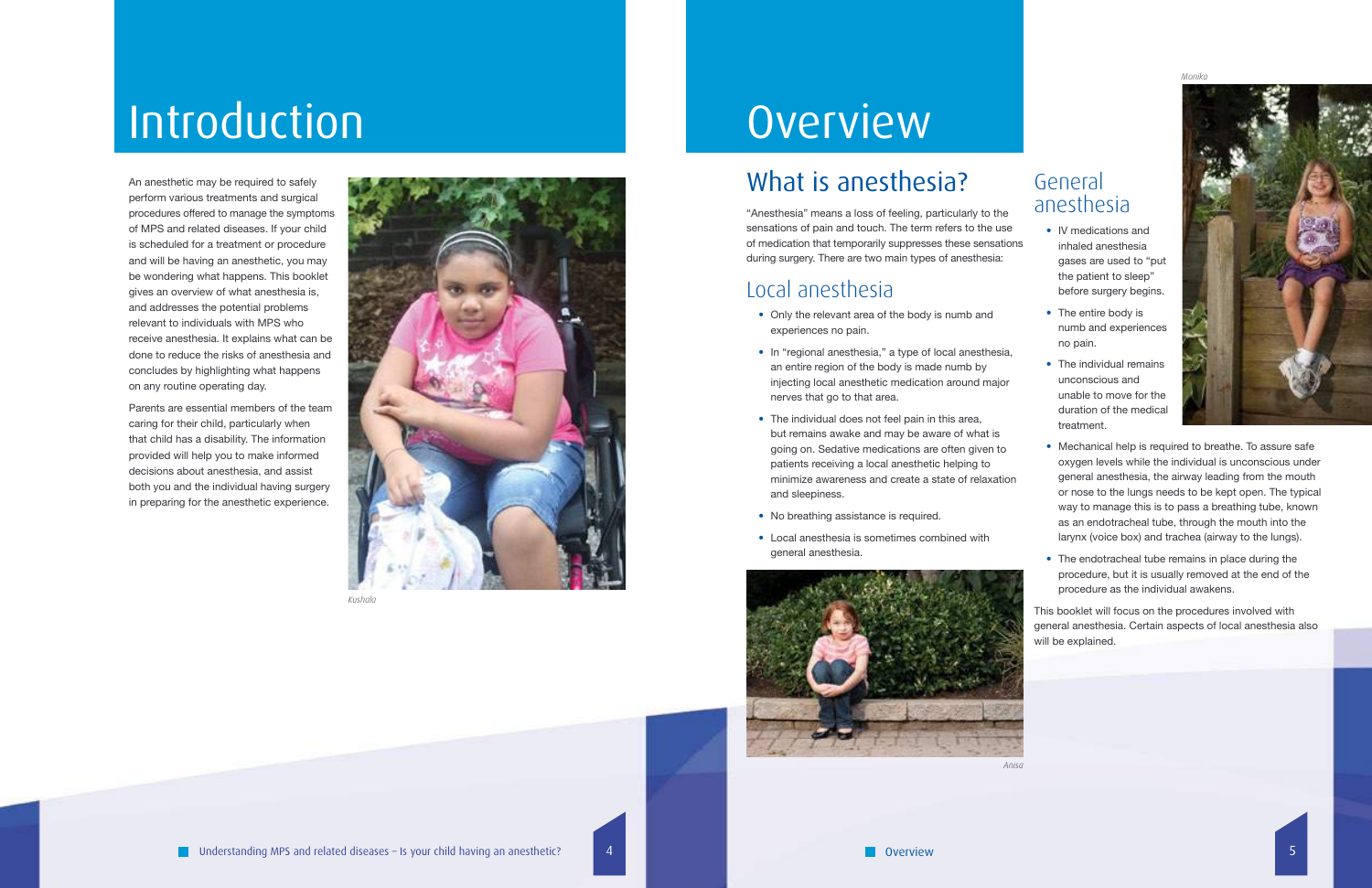

### Normal procedure for general anesthesia

To understand how MPS has an impact on the delivery of general anesthesia, it is best to first review the basic steps involved in administering a general anesthetic. They are as follows:

- **1.** Anesthesia gas delivered by a face mask or a medication given by injection is used to make the individual go to sleep.
- **2.** A muscle relaxant is introduced which paralyzes the muscles, including the muscles used to breathe.
- **3.** Oxygen is given by squeezing a bag linked to a face mask. This is a temporary means of providing oxygen until a breathing tube (endotracheal tube) is inserted.
- **4.** An instrument known as a laryngoscope is passed over the tongue and down the back of the throat so the anesthesiologist can view the entrance to the larynx (voice box).
- **5.** The endotracheal tube is put through the larynx into the trachea and the laryngoscope is removed.
- **6.** The endotracheal tube is connected to a machine (ventilator) that breathes for the individual during the procedure.
- **7.** The individual is continuously given anesthesia gas and oxygen through the endotracheal tube to maintain unconsciousness.
- **8.** At the end of the surgical procedure the anesthetic is stopped. The individual awakens as the anesthetic begins wearing off.
- **9.** The endotracheal tube is usually removed before the individual is fully awake.

*Elisa*



*Sophie*

### The impact of the underlying disease

Anything that makes it difficult for an anesthesiologist to perform the steps required to deliver anesthesia will increase the risks associated with a medical intervention. In individuals with MPS, the effect of the storage of glycosaminoglycans (GAGs) in many soft tissues and organs, as well as the effects on bone formation, can create difficulties. For example:

- The storage of GAGs narrows the nasal passages; enlarges the tonsils, adenoids, lips and tongue; and causes loose, extra tissue and thick secretions to form around the larynx. These problems have the collective effect of causing airway obstruction, which can present as snoring when the individual is asleep. When severe, it may cause obstructive sleep apnea where the individual stops breathing for short periods while sleeping. These airway problems decrease the anesthesiologist's ability to view the larynx, and can make insertion of the endotracheal tube very difficult.
- The muscle relaxation produced by anesthetic premedications and/or by general anesthesia leads to further obstruction of the airway.
- A stiff cervical spine (neck region of the spine) and the possibility of spine instability may prevent an anesthesiologist from placing the head and neck of the individual in the best position to view the larynx. The limited jaw movement and short neck sometimes seen in individuals with MPS make it that much more • Spine deformities seen in many individuals with MPS can restrict the volume of the lungs causing pulmonary dysfunction.

difficult for even a very skilled anesthesiologist to see the larynx.

• Airway difficulties increase with age of the individual, most likely secondary to continuous infiltration of GAGs in the soft tissue.

Individuals with MPS have other symptoms that can contribute to the increased risks associated with general anesthesia. For example:

• The storage of GAGs



- causes joint stiffness and thick skin, which can make it difficult to establish an IV line, especially in emergency situations.
- The storage of GAGs in the heart muscle, heart valves and blood vessels of the heart can add to the overall burden to the cardiovascular system. The heart muscle may become sensitive to anesthetics and/or low levels of oxygen.

# What is different for individuals with MPS?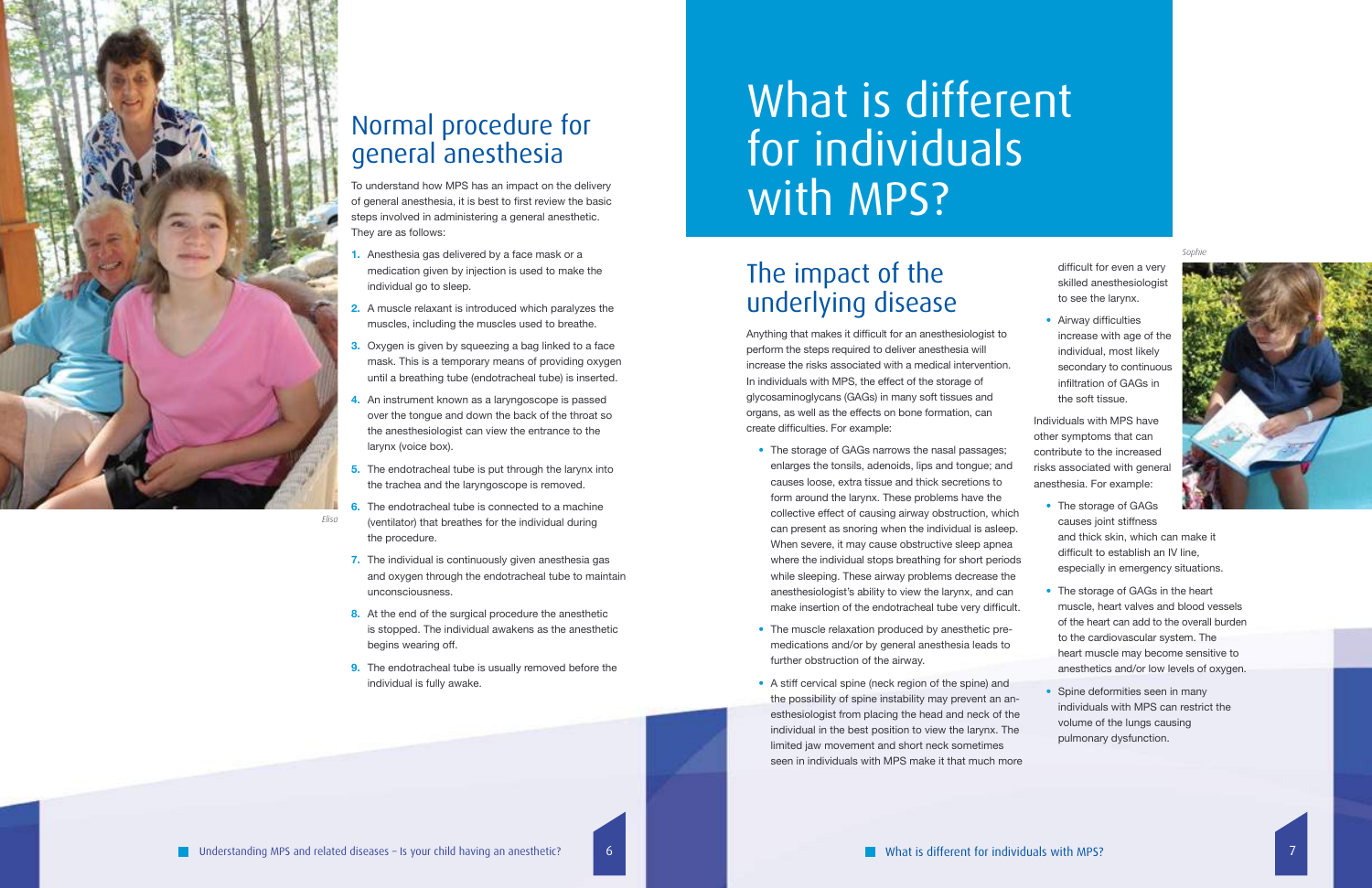### Airway (breathing) problems

- There may be difficulty in placing the endotracheal tube into the trachea (i.e., difficult intubation).
- Breathing in of stomach contents into the lungs (aspiration) may occur during intubation attempts, causing damage to the lung tissue.
- There may be difficulty in removing the endotracheal tube (extubation) after surgery due to excessive tissue swelling.
- There may be difficulty in keeping the airway open after removing the endotracheal tube.
- The endotracheal tube may have to remain in place after surgery if the initial placement was difficult or traumatic.
- Emergency tracheotomy (making an incision in the neck and inserting a tube directly into the trachea) may be necessary if the airway becomes compromised during intubation or extubation.
- Long-term effects of general anesthesia on the brain of MPS individuals remain unknown.
- Dislocation of the spine in the neck region (subluxation) during intubation can cause spinal cord injury.
- Pressure point injuries to peripheral nerves can occur.

### Cardiac (heart) problems

### What can be done to reduce the risks? Assessing the risks prior to a procedure

- Heart failure may occur.
- The heart rhythm may become irregular.
- There may be large changes (higher or lower) in blood pressure.

### Neurological (brain and nerve) problems

### Skeletal (bone) problems

• Stress can be placed on the muscle and bones of the arms, legs and spine during long surgical procedures.

It is important to remember that this list does not give all the possible complications, nor does it imply that all individuals with MPS will experience these problems. Depending on what MPS disease the individual has, certain symptoms, and therefore risks, may or may not be present.



*Melanie*



*Jasper*

## Potential risks and complications

As a result of the burden of symptoms described, individuals with MPS may experience some of the following complications while under general anesthesia:

> There are no minor anesthetics for most individuals with MPS. The risks of general anesthesia should be weighed against the advantage to be gained from the surgery or procedure. If you are worried about the proposed surge discuss it with your primary care doctor, surgeon and/or medical geneticist. He or she may suggest seeking a second opinion. For many individuals with MPS, it is possible to determine, before they undergo anesthesia, whether they have a significantly increased risk associate with such a procedure. To avoid potential anesthetic complications, the individual having surgery will require preoperative examination and evaluation.

| J.  | An evaluation by a pulmonologist (lung doctor) and          |
|-----|-------------------------------------------------------------|
| d   | cardiologist (heart doctor) can be helpful in determining   |
|     | preoperative risks. The pulmonologist may recommend         |
| ry, | chest X-rays, cervical spine (neck) X-rays, pulmonary       |
| r   | (lung) function tests and possibly a sleep study. Sleep     |
|     | studies can help define the amount of airway obstruction    |
|     | an individual might have. The pulmonologist also may        |
|     | want to look at the airway using a flexible bronchoscope,   |
| эd  | which is a small fiber-optic tube used to view the airway.  |
|     | The cardiologist may recommend an electrocardiogram         |
| a   | (ECG) and/or echocardiogram in order to better evaluate     |
|     | the individual's heart rhythm, muscle and valves. Medical   |
|     | clearance for surgery from one or both of these specialists |
|     | is frequently advised, especially for individuals with      |
|     | advanced disease.                                           |
|     |                                                             |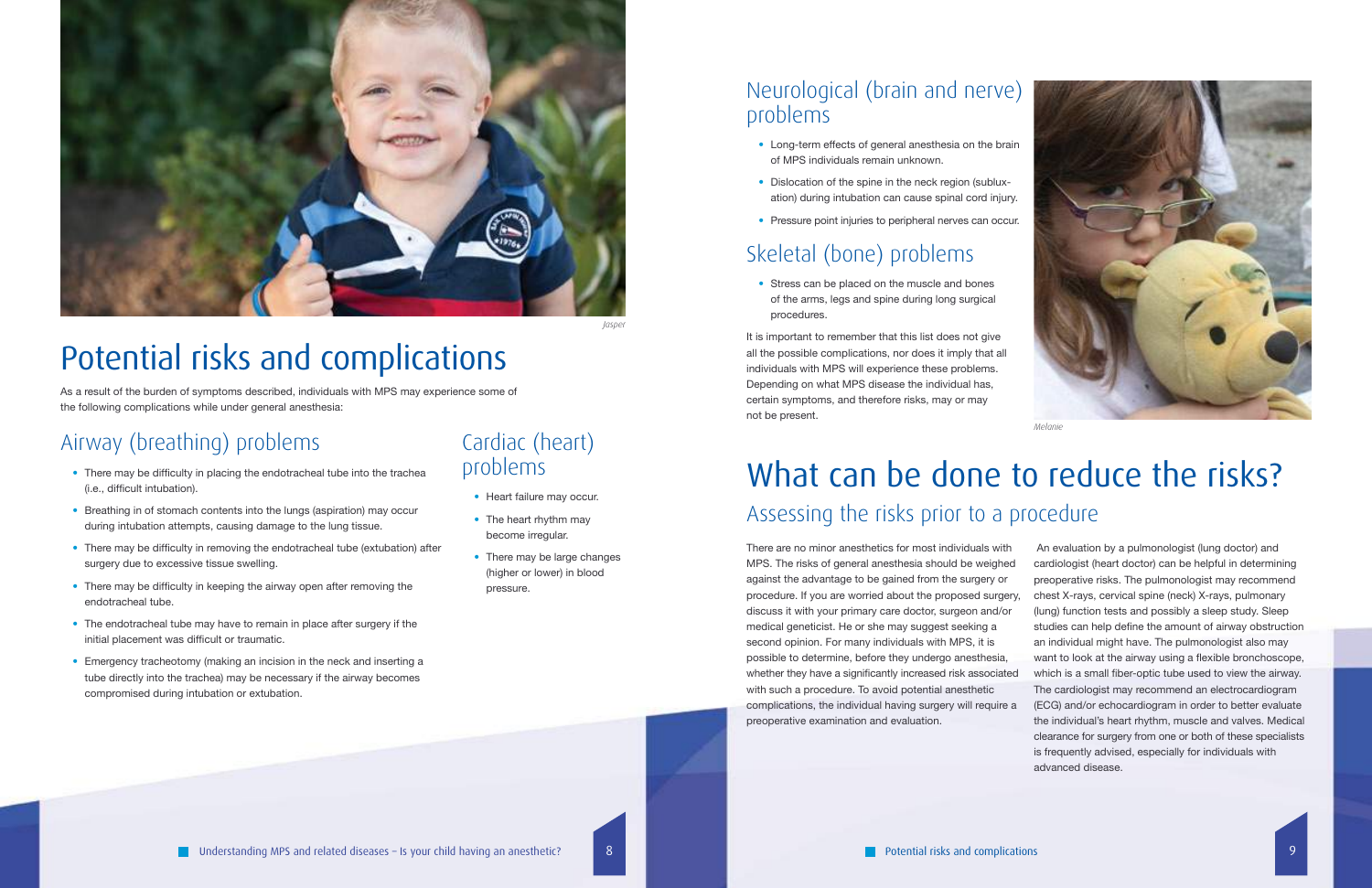## The importance of the facility

For both children and adults with MPS, it is safer to have medical interventions at a major hospital with staff experienced in treating individuals with complicated diseases such as MPS. This usually entails traveling to a regional medical center, children's hospital or university hospital. These facilities have the medical specialists, including pediatric anesthesiologists and medical intensivists, capable of handling the challenging aspects of providing care for individuals with MPS. In addition, these facilities have intensive care units, including pediatric intensive care, required to take care of patients needing prolonged ventilatory (breathing machine) support after surgery. Although outpatient surgery (where the person returns home on the

> same day of the surgery) has become more common in the general population, it may not be suitable for individuals with MPS, even when having a routine procedure or operation. This is especially pertinent for severely affected individuals.

The importance of the anesthesiologist As mentioned earlier in this booklet, there are no minor anesthetics for most people with MPS. Unfortunately, children with MPS have died as a result of anesthesiologists who did not expect, or were not prepared to deal with, the severely compromised airway seen in

individuals with MPS. Planned procedures should always involve careful assessment by a pediatric or general anesthesiologist with appropriate skills and training. In fact, for many surgical procedures, it may be important to select an anesthesiologist even before choosing a surgeon.

- The anesthesiologist will assess the individual and determine whether or not the patient is in the best possible condition to proceed with surgery and the required anesthetic.
- He or she will determine what kind of anesthetic (general vs. local) is best for the given situation.
- The anesthesiologist may prescribe a pre-medication, which is given to sedate the individual prior to entering the operating room.
- The anesthesiologist will determine the degree of monitoring necessary for the particular procedure and health status of the individual. Specialized equipment is used to monitor the patient's heart rate and rhythm, blood pressure and oxygenation. Invasive monitors are occasionally required, where small catheters are placed in an artery or large vein to monitor arterial blood pressure and central blood pressures around the heart, respectively.



Therefore, anesthesiologists should be consulted during the planning process for a surgical intervention. The anesthesiologist should be aware of the affected individual's disease and current health condition. A list of the patient's medications and allergies, as well as any notes or recommendations from specialists involved in the preoperative assessment of the individual, should be provided to the anesthesiologist. All complications or problems from previous anesthetic experiences should be described. This includes problems as simple as fear of injections and dislike of the smell of anesthetic gas, to more serious issues such as postoperative breathing problems and prolonged intubation. In addition, the medical team should be informed of all of the individual's disabilities, including ambulation, mobility, feeding, hearing and vision problems.

- The anesthesiologist will be responsible for monitoring the depth of the patient's anesthesia, for administering IV fluids during surgery, and for determining whether there is a need for prolonged intubation.
- The anesthesiologist might decide that the individual may benefit from a type of local anesthetic known as a regional anesthetic. There are a variety of regional anesthesia options, including spinal anesthesia, epidural anesthesia and peripheral nerve blocks.
- 

The anesthesiologist is responsible for deciding the best method of anesthetizing the person who is undergoing medical intervention. There are several aspects to this:

• As described earlier in this booklet, patients with MPS present the anesthesiologist with difficult airways, and therefore difficult intubations using conventional methods. There are several alternative methods that can be used to establish an airway. As an alternative to intubating a patient with an endotracheal (breathing) tube, the anesthesiologist may opt to place a soft intra-oral device known as a *laryngeal mask airway (LMA)*. The LMA creates an open airway from the mouth to the larynx, is relatively easy to insert, and can be used during general anesthetics for procedures that do not absolutely require securing the airway with an endotracheal tube. If the patient requires an endotracheal tube, a flexible fiber-optic bronchoscope may be used to pass the endotracheal tube into the trachea. The anesthesiologist may use the previously described LMA device to create a conduit for passing the bronchoscope and, in turn, the endotracheal tube. While such techniques have been found to be beneficial for individuals with MPS, they require an anesthesiologist who is skilled with these methods and decision making. Regional anesthetics can be used alone to numb up a region of the body, or in combination with a general anesthetic. When combined with a general anesthetic, regional anesthesia is usually given to provide post-procedural pain relief. • In regional anesthesia, the anesthesiologist injects a local anesthetic medication through a needle or small catheter around various nerves of the body depending on where numbness is desired. For example, when epidural anesthesia is performed, a needle is inserted into the back of the spine through which a small catheter is threaded into the epidural space near the spinal cord. Local anesthetic medication is delivered through this catheter numbing major nerves that go to the chest, abdomen or legs. • Many steps are taken to make the overall process safer. Certain anesthetic drugs might be utilized or avoided. The anesthesiologist will ensure the safe positioning of the individual while they are anesthetized, including stabilization of the cervical spine (neck), padding of pressure points and protection of the eyes.

- 
- 
- 

*Emma Rose*

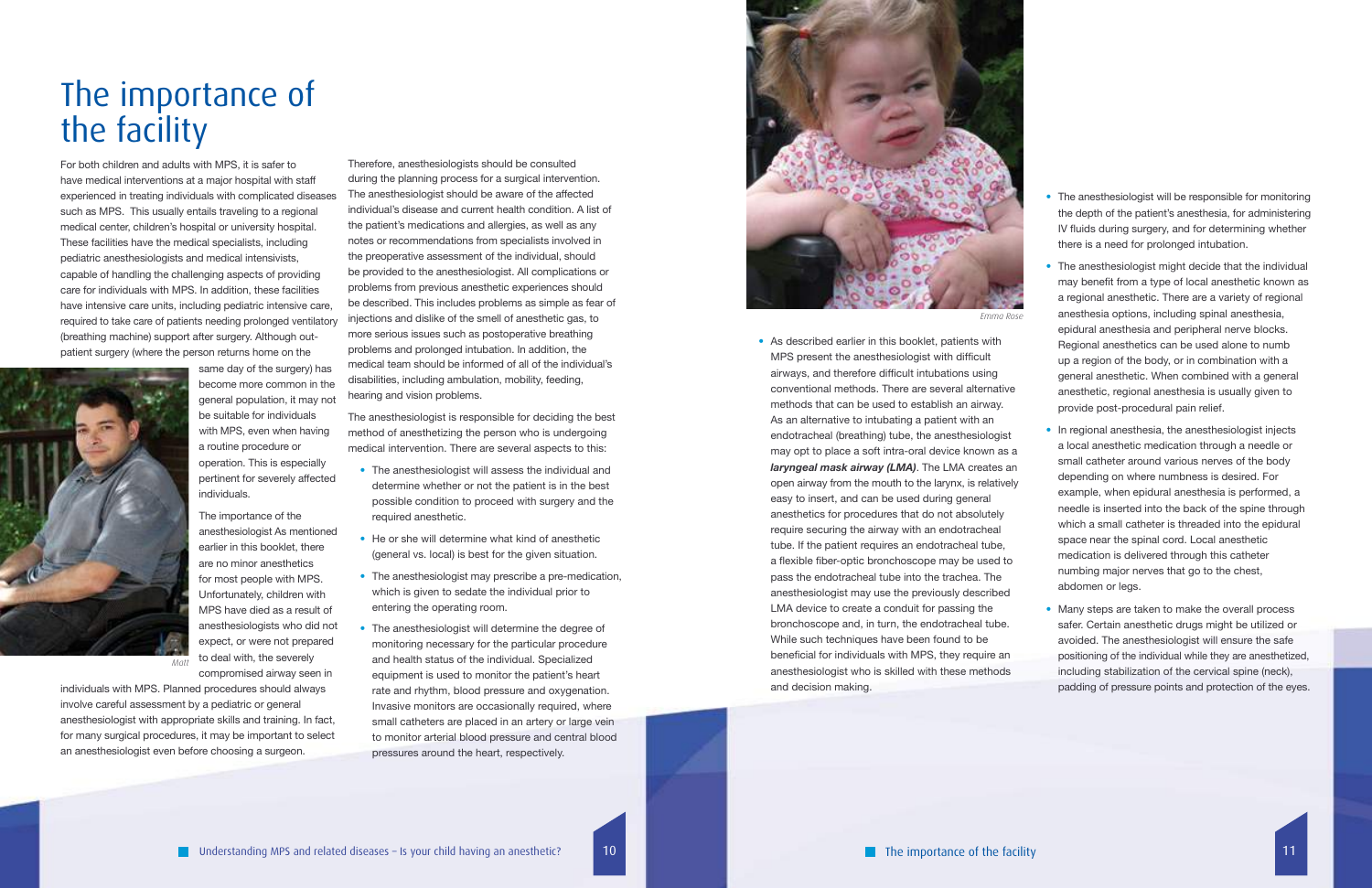### "Nothing by mouth (NPO)"

The individual undergoing surgical intervention will be asked not to eat or drink anything for usually four to eight hours, depending on age, before receiving an anesthetic. The abbreviation "NPO" comes from the Latin saying for "nothing by mouth." Individuals undergoing general anesthesia are at risk of vomiting, which can in turn lead to breathing in of stomach contents, such as food and drink. This complication, known as aspiration, can cause significant damage to the lungs. Its chance of happening can be reduced by having the stomach empty prior to anesthesia, therefore the "NPO" rule.

### Checking in

On the day of surgery, the individual will be admitted to the pre-surgical area where he or she will change into a hospital gown. All of the essential medical documentation is gathered in the patient's medical chart. Admission vital signs are obtained including body temperature, blood pressure, heart rate and breathing rate. A painless piece of equipment known as a pulse oximeter is placed on the individual's finger showing the degree of oxygen saturation in the blood. The individual should remember to bring his or her hearing aids and glasses to assist the medical team in communicating.

### Pre-medication

Pre-medication is the medicine that is given prior to a general anesthetic. This may or not be given, and can vary with the age of the individual and the type of procedure to be performed. Medication is usually given to help people relax, dry up moisture in the mouth and throat, and to facilitate the onset of anesthesia. Pre-medication may be consumed by mouth (for example, via a drink), or be given by an IV injection or intramuscular injection (for example, in the thigh muscles or buttocks). After the pre-medication has been given, the patient should rest on the bed or sit with a caregiver, as the individual will become sedated and may even fall asleep. The individual may become restless



or irritable prior to the medication taking its full effect and, rarely, the medicine may have a reverse effect and make the individual more energetic rather than drowsy. If this has happened previously, this should be communicated to the anesthesiologist.

### Starting the IV

The anesthesiologist may decide to start the IV in the operating room after the individual is put to sleep by

*Nicklas*

breathing anesthesia gas from a face mask. This decision is made only if starting the IV is too difficult for the awake patient, and only if the patient can be safely placed under general anesthesia using a face mask. Discuss with the anesthesiologist the risks and benefits of using this method of starting the IV.

### In the operating room

A nurse always accompanies the individual undergoing surgery into the operating room. The child's favorite stuffed animal, doll or blanket can be taken into the operating room.

It is safer to have an IV line in place prior to commencing a general anesthetic. An IV allows for easy administration of a variety medications required for the safe administration of general anesthesia. The IV may be the most difficult part for individuals, as it requires the individual to remain still for a needle stick. Oral or intramuscular sedative pre-medications can help. Injecting local anesthetic through a small needle can numb the site where the IV is inserted. This is quick and usually well tolerated. Certain facilities might offer a topical anesthetic cream which is applied to the IV site about an hour before its insertion. Unfortunately, this topical cream numbs only the skin and is not beneficial for intramuscular injections. The nurse will estimate how long the individual is likely to be in the operating room. Many parents or caregivers like to go for a walk or have a meal. If the individual is going to the intensive care unit after the procedure, the parent or caregiver may be taken to this ward beforehand. Many operations take longer than planned, and patients usually spend a period of time in the recovery room before going back to their room or being discharged. Parents can obtain updates on the surgical progress by asking personnel at the information desk in the family waiting area.

Depending on the rules of the facility, a parent may be offered the opportunity to accompany their child to the operating room and remain there until he or she is asleep. This will be discussed ahead of time and mutually agreed upon by the anesthesiologist and parent. The parent will be asked to put on a gown and shoe coverings before

going into the sterile operating room.

The anesthesiologist will explain how the procedure will move forward and how the parent can be of assistance. Occasionally, small children can be anesthetized on their parent's lap while the face mask is held on the child's face. Once the child is asleep, the parent will be escorted out of the operating room. It is important to leave quickly, as the anesthesiologist has many things to do to ensure the safety of the child being anesthetized.

## What does the overall process involve?

## Preparation

Below are some of the steps involved in preparing the individual for anesthesia.

### Consent

The surgeon or members of the medical team will explain what is planned for the operation or procedure. Risks and benefits of the procedure and anesthesia will be described, as well as an explanation of possible outcomes. The parent or power of attorney is required to sign an official form of consent giving permission for the medical intervention to take place. This consent form is legal documentation showing the consenter's understanding of the proposed surgery and its risks. The person signing the consent form should continue to ask questions until he or she is comfortable with what is being agreed to.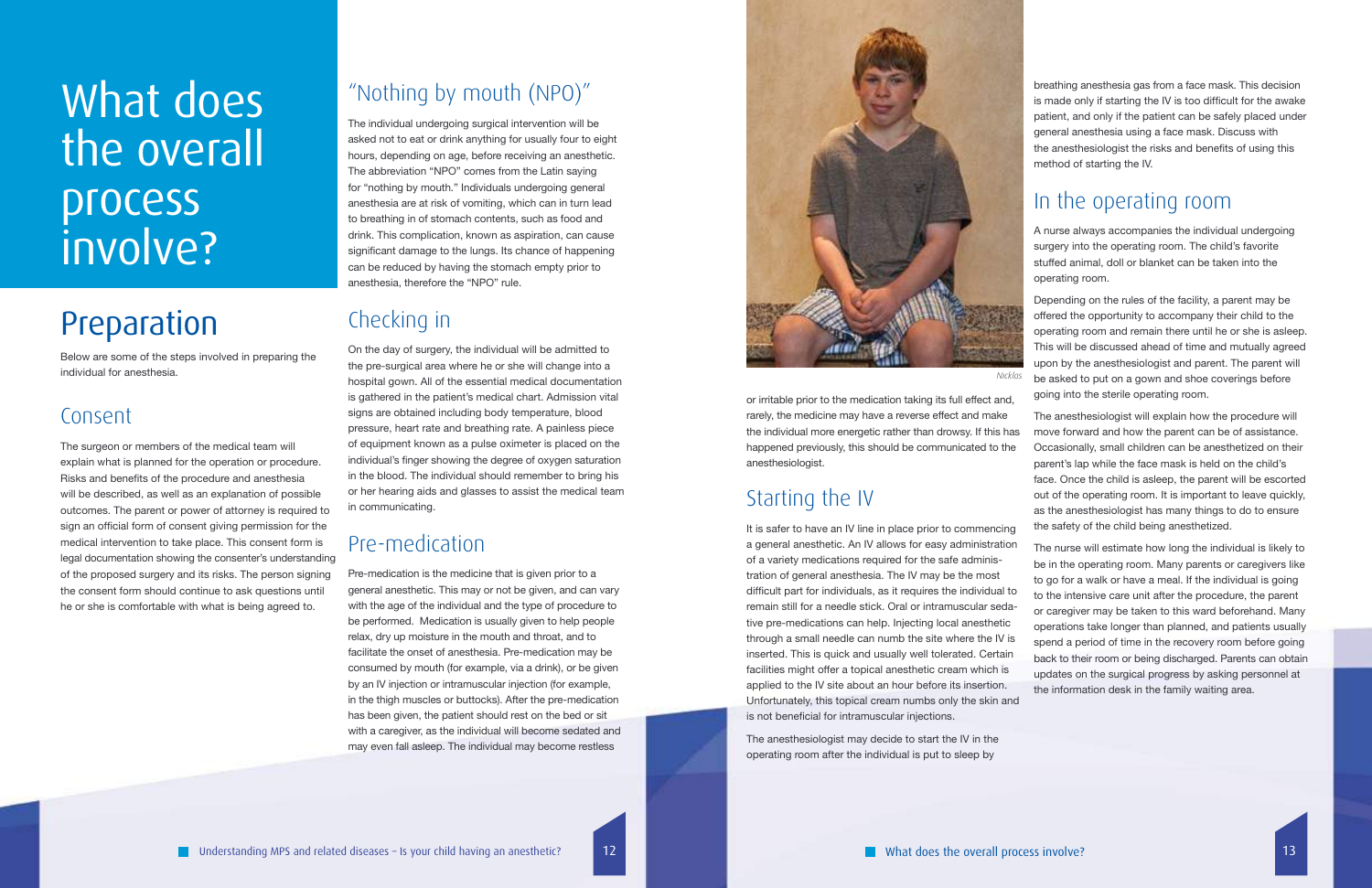### Back in the recovery room

After the medical procedure, patients are transported to the recovery room to wake up and be monitored. Individuals emerging from anesthesia may be drowsy, disoriented and unaware. In most children's hospitals and in recovery rooms that deal with pediatric patients, parents will be able to join their child once he or she has been taken to the recovery room. For a child emerging from anesthesia, hearing a familiar voice will help him or her relax and rest peacefully. The nurse will indicate when it is safe for the individual to drink and/or eat something.

#### The intensive care unit

If the individual requires intensive postoperative observation and monitoring, he or she may be admitted to the intensive care unit (ICU). Admission to the ICU is required if the individual requires prolonged breathing support from a ventilator (breathing machine). ICU rooms have sophis ticated monitors, and usually have one nurse for each patient. Once the intensive care of the ICU is not needed, the individual is transferred to a regular hospital room, and occasionally discharged directly to home.

#### Discharge

When the individual with MPS has recovered from anesthesia and has reached the health status allowing for recovery at home, he or she will be discharged. Due to the multiple medical problems individuals with MPS have, discharge to home may take longer than normal. As explained earlier in this booklet, outpatient surgery (where the person returns home on the same day of surgery) may not be suitable for severely affected individuals, even when having routine operations. The surgeon will send home orders that instruct individuals and caregivers about eating, activity and the administration of medicines.

### Conclusion

Familiarity with and education of the many problems associated with MPS allows for optimal care of people with these diseases. This booklet describes what anesthesia is and the impact MPS has on the provision of anesthesia. It lists many of the risks and complications associated with general anesthesia, as well as steps to potentially minimize them. It must be remembered that individuals with MPS have a higher risk of complications from anesthesia and that there are no "minor" anesthetics for them. The information provided here is intended to help individuals, caregivers and doctors better prepare for anesthesia, with the hope that individuals with MPS can safely receive medical interventions intended to improve their long-term health.





*Isaac*